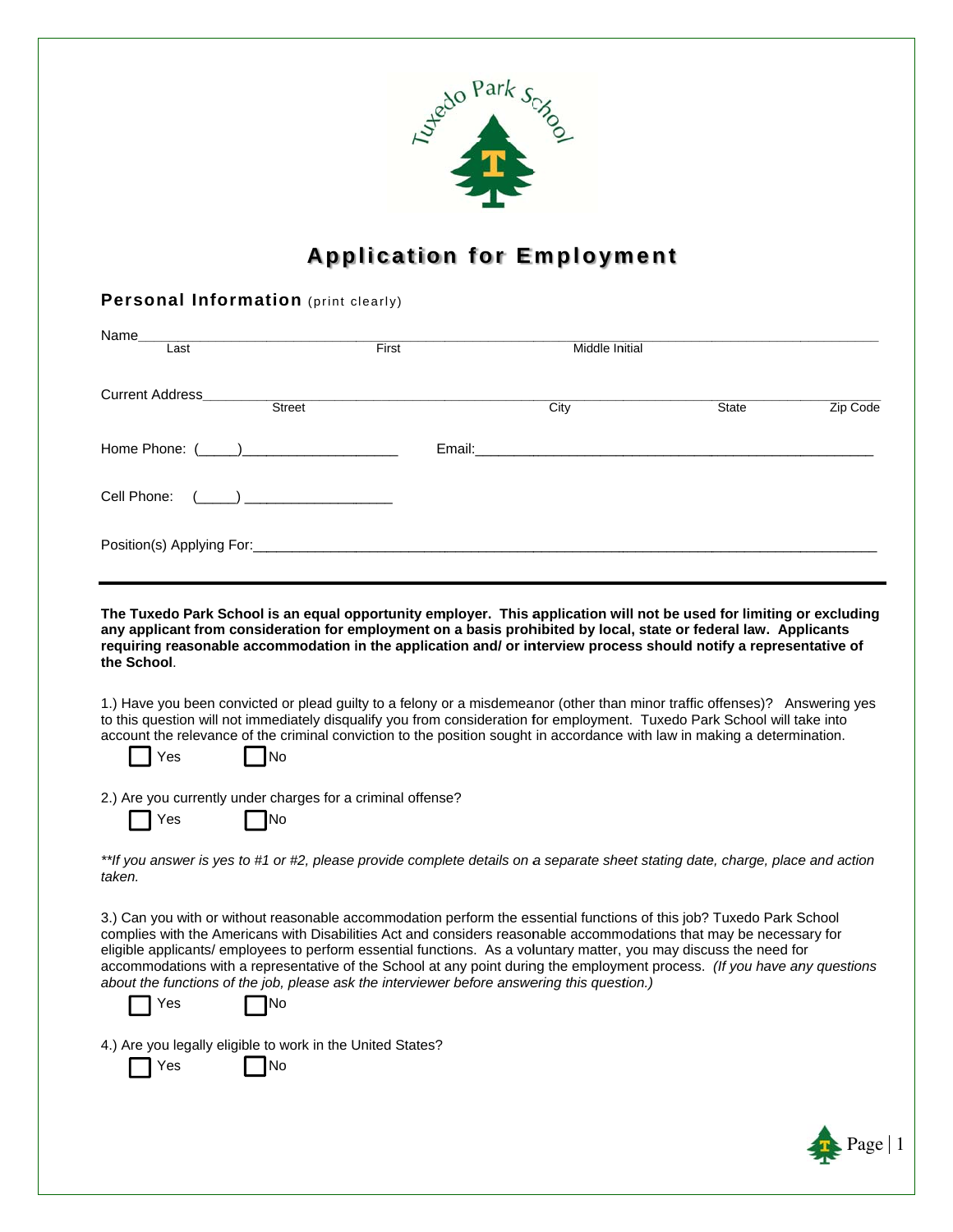| Name of Institution, City & State | Major | Minor | Degree and date conferred |
|-----------------------------------|-------|-------|---------------------------|
|                                   |       |       |                           |
|                                   |       |       |                           |
|                                   |       |       |                           |
|                                   |       |       |                           |
|                                   |       |       |                           |
|                                   |       |       |                           |
|                                   |       |       |                           |
|                                   |       |       |                           |
|                                   |       |       |                           |

#### Education (College or University, High School - Begin with most recent)

# Work Experience - Begin with most recent (Include practice teaching if less then 2 years experience)

| From | $\overline{10}$ | Organization | Address | Supervisor & Phone |
|------|-----------------|--------------|---------|--------------------|
|      |                 |              |         |                    |
|      |                 |              |         |                    |
|      |                 |              |         |                    |
|      |                 |              |         |                    |
|      |                 |              |         |                    |
|      |                 |              |         |                    |
|      |                 |              |         |                    |
|      |                 |              |         |                    |
|      |                 |              |         |                    |
|      |                 |              |         |                    |
|      |                 |              |         |                    |
|      |                 |              |         |                    |
|      |                 |              |         |                    |
|      |                 |              |         |                    |
|      |                 |              |         |                    |
|      |                 |              |         |                    |

Add here any special honors, outstanding achievements, awards, etc., or individual strengths not identified earlier in this application, which you feel will assist in arriving at a true estimate of your qualifications.